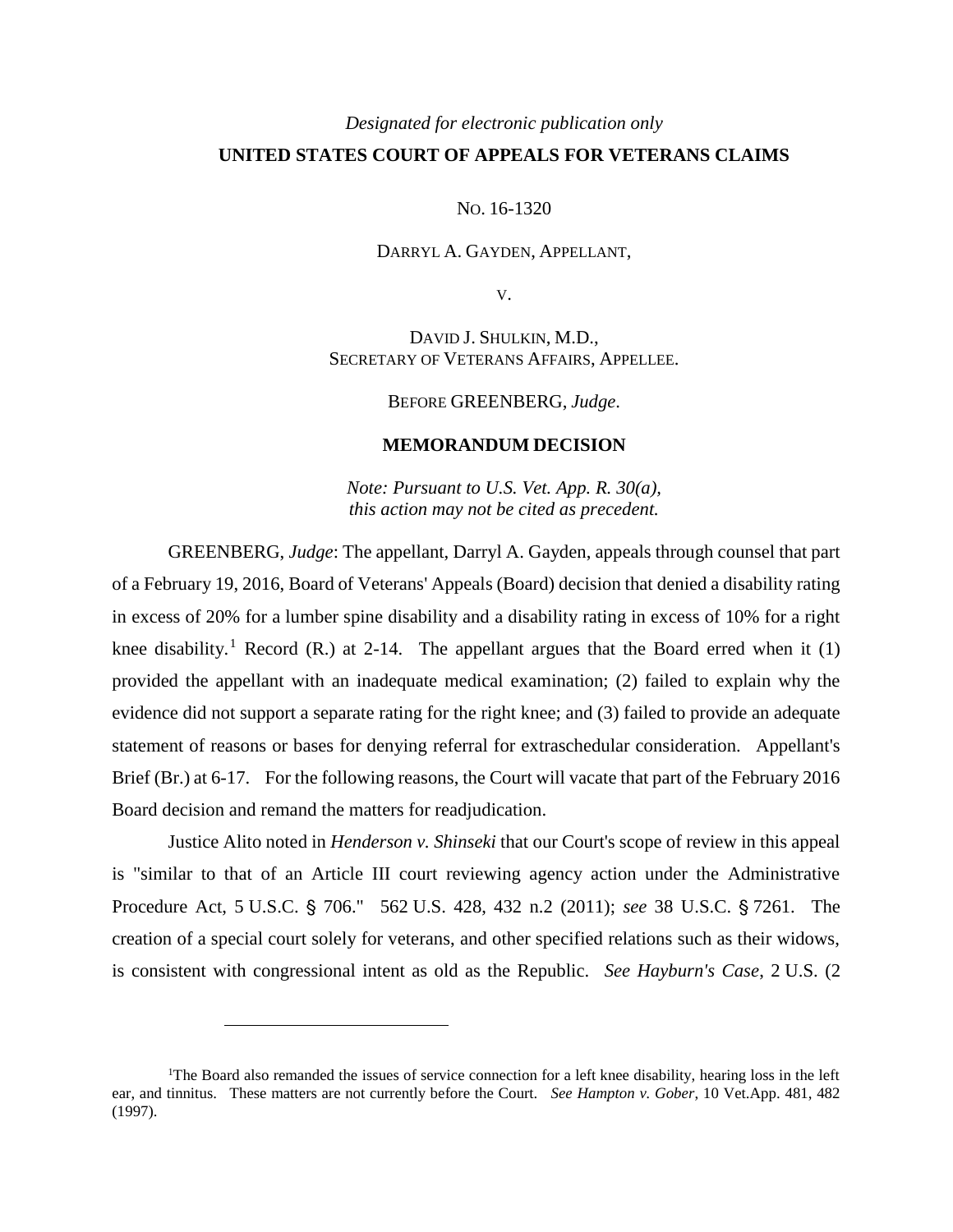Dall.) 409, 410 n., 1 L. Ed. 436 (1792) ("[T]he objects of this act are exceedingly benevolent, and do real honor to the humanity and justice of Congress."). "The Court may hear cases by judges sitting alone or in panels, as determined pursuant to procedures established by the Court." 38 U.S.C. § 7254. Accordingly, the statutory command of Congress that a single judge may issue a binding decision, pursuant to procedures established by the Court, is "unambiguous, unequivocal, and unlimited." *Conroy v. Aniskoff*, 507 U.S. 511, 514 (1993); *see generally Frankel v. Derwinski*, 1 Vet.App. 23, 25-26 (1990).

From the beginning of the Republic statutory construction concerning congressional promises to veterans has been of great concern. "By the act concerning invalids, passed in June, 1794, vol. 3. p. 112, the secretary at war is ordered to place on the pension list, all persons whose names are contained in a report previously made by him to congress. If he should refuse to do so, would the wounded veteran be without remedy? Is it to be contended that where the law in precise terms, directs the performance of an act, in which an individual is interested, the law is incapable of securing obedience to its mandate? Is it on account of the character of the person against whom the complaint is made? Is it to be contended that the heads of departments are not amenable to the laws of their country?" *Marbury v. Madison*, 5 U.S. 137, 164, 2 L. Ed. 60, 69 (1803).

The appellant served on active duty in the U.S. Air Force from June 1983 to June 1993 as a public health specialist. R. at 661 (DD Form 214). The appellant's service treatment records indicate that he was treated for lower back pain and right knee tendonitis while in service. R. at 544-55.

In October 2010, the appellant filed claims for benefits based on service connection for a back injury and a right knee injury. R. at 614-25.

In May 2011, the appellant underwent a VA joints examination. R. at 561-66. The doctor noted that the appellant did not suffer from right knee flareups or incoordination but there was some fatigue and lack of endurance. R. at 563. He also indicated that the appellant's right knee "flexes with difficulty 90 degrees with 0 degrees of extension." R. at 563. Examination of the appellant's lumbar spine revealed that "[the appellant] flexes to 40 degrees and stops with pain. [The appellant] has 10 degrees of right and left flexion with pain [, and the appellant has] 30 degrees of right and left rotation with pain." R. at 561.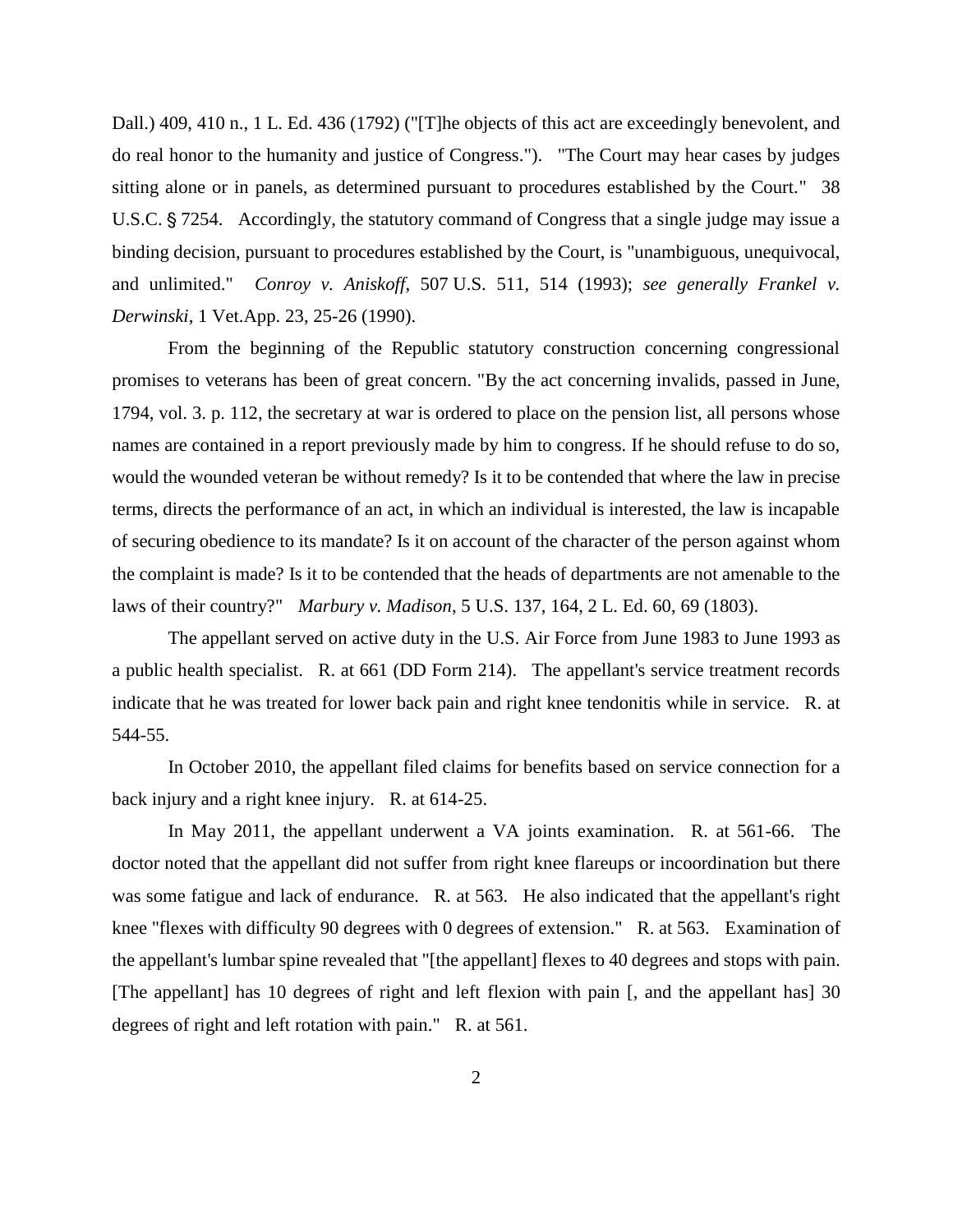In January 2012, VA granted the appellant service connection for a lower back disability and a right knee disability and awarded 20% and 10% disability ratings, respectively. R. at 523- 28. The appellant appealed. R. at 486-91.

In February 2016, the Board issued a decision denying the appellant a disability rating in excess of 20% for a back disability and in excess of 10% for a right knee disability. R. at 2-21. The Board relied on the May 2011 examination to support its denial of a higher rating for the right knee condition. R. at 15. The Board referenced the May 2011 examiner's finding that the appellant "flexes with difficulty [to] 90 degrees with 0 degrees of extension." R. at 15. The Board cited the same examiner's finding regarding the appellant's back injury. R. at 7, 14. The Board noted "[f]lexion to 40 degrees with pain [,] and extension was at 10 degrees with pain." R. at 7-15. This appeal ensued.

The Court concludes that the Board provided an inadequate statement of reasons or bases for its reliance on the May 2011 right knee examination to deny the appellant higher a disability rating for his right knee disability. *See Gilbert v. Derwinski*, 1 Vet.App. 49, 56–57 (1990) (the Board is required to provide a written statement of the reasons or bases for its findings and conclusions, adequate to enable an appellant to understand the precise basis for the Board's decision as well as to facilitate review in this Court). The examiner found that he appellant "flexes with difficulty 90 degrees." It appears that the examiner is noting right knee pain that limits the normal working movement of the right knee. *See Mitchell v. Shinseki,* 25 Vet.App. 32, 37 (2011) (holding that pain will be considered as functional loss only if it limits the ability "'to perform the normal working movements of the body with normal excursion, strength, speed, coordination [, or] endurance.'" (quoting 38 C.F.R. § 4.40). The examiner, however, provided no indication of where the pain began. Remand is required for the Board to provide an adequate statement of reasons or bases for its reliance on the May 2011 right knee examination. *See Gilbert, supra*

The Court also concludes that the Board erred in failing to return the May 2011 back examination for clarification. *See* 38 C.F.R. § 4.2 (2016) (VA is required to "return the [examination] report as inadequate for evaluation purposes" if that report "does not contain sufficient detail"). The examiner stated that the appellant "flexes 40 degrees and stops with pain." R. at 561. The Board read this to mean that the appellant has "[f]lexion to 40 degrees *with* pain."